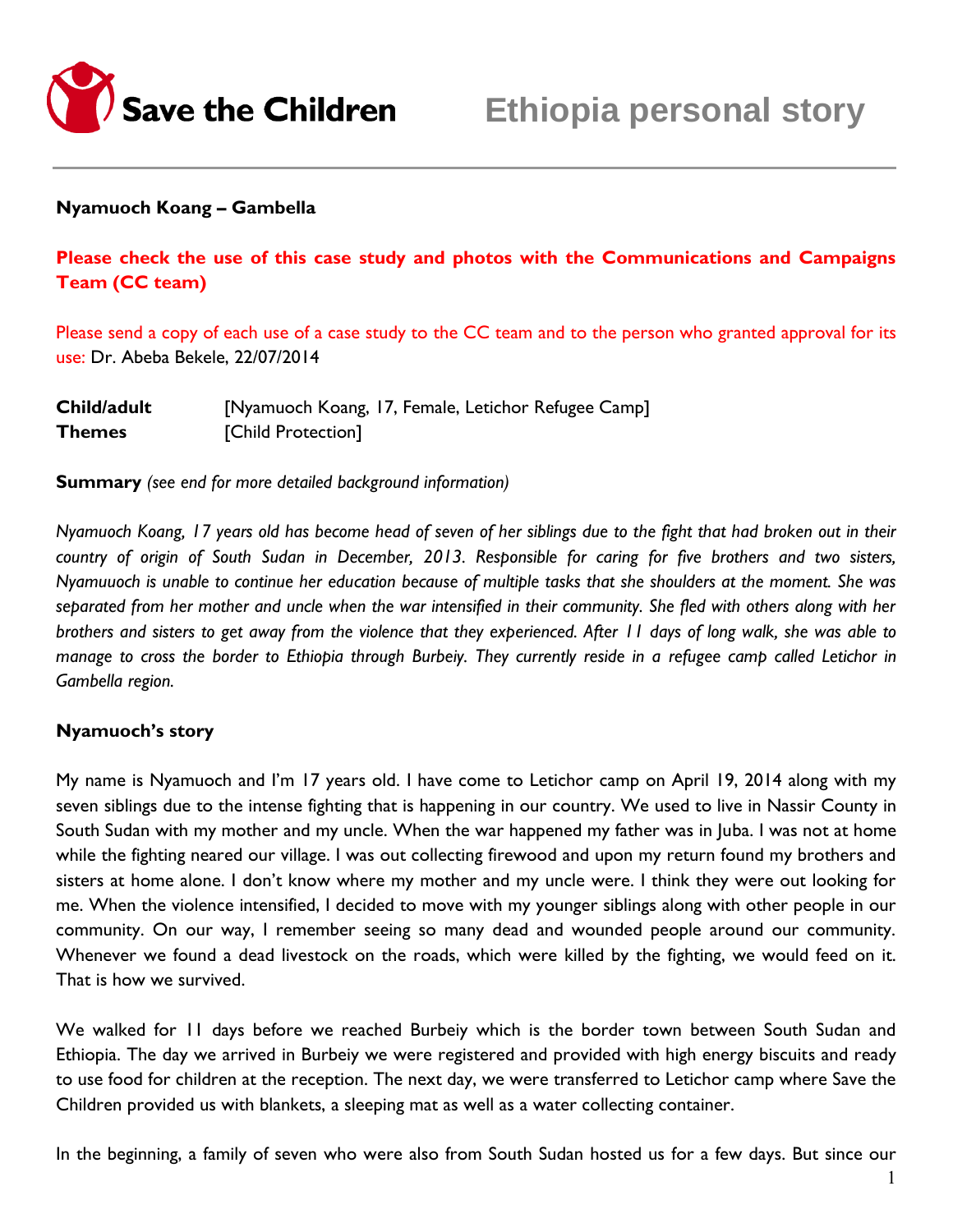

# **Ethiopia personal story**

combined family size was difficult to manage, with the support from Save the Children we were relocated and provided with a tent, cooking utensils and more blankets. I am the sole provider for my five brothers and two sisters. I cook our food, clean the tent, collect firewood and take care of my younger siblings when they get sick. My brother Kiir who is seven years old is sick and febrile for the past day and a half (at the time of this interview on June 27, 2014) and has not been able to receive treatment because I've been busy taking care of the house work. But thanks to the social worker from Save the Children he is able to get treatment for his condition.

Although, I'm happy that I can support our family in the absence of our parents and relatives, I am really sad that I'm not able to go to school given the responsibility of the whole family. I wish I could continue my education that I discontinued in grade four. If I could get a caregiver for my younger brothers and sisters, I could manage to do so and fulfill my dream of becoming a doctor in the future.

Currently, we are receiving food items such as wheat, oil and lentils. However, whenever we want to diversify our food to things such as milk, bread and cabbage we sell some of the items that we receive. We sometimes collect wild leaves that grow around the camp and cook it to replace cabbage.

I have no means of communicating with people back home or finding out if my mother and other family members are still alive or not. That really makes me sad and uncertain about my family's future.

## **Interview conducted by Amerti Lemma and Seifu Assegid, during a recent Communications assignment to Gambella Refugee Camp in June, 2014**

## **Location and background** [250 words max]

Nyingnyang woreda is one of the 13 woredas in Gambella Regional State. It is located at about 120 km distance from the region's capital town Gambella. Letichor is one of the largest among the three refugee camps that was established following the conflict in South Sudan and currently hosts 47,469 South Sudanese refugees out of which 70% are children. The livelihood of the host community is largely dependent on gardening, livestock rearing, fishing, hunting and collecting wild fruits. The influx of refugees from South Sudan has continued to increase. At the time we visited Burbeiy, one of the entry points for refugees from Nassir County from South Sudan [on  $26<sup>th</sup>$  June], 500 people [40 were unaccompanied children] crossed the border to Ethiopia and the next day we were told that this number has increased to 1000 people.

## **Project background**

Following the influx from South Sudan, Save the Children was among the few organizations who made the initial response to address the need of the refugee communities.